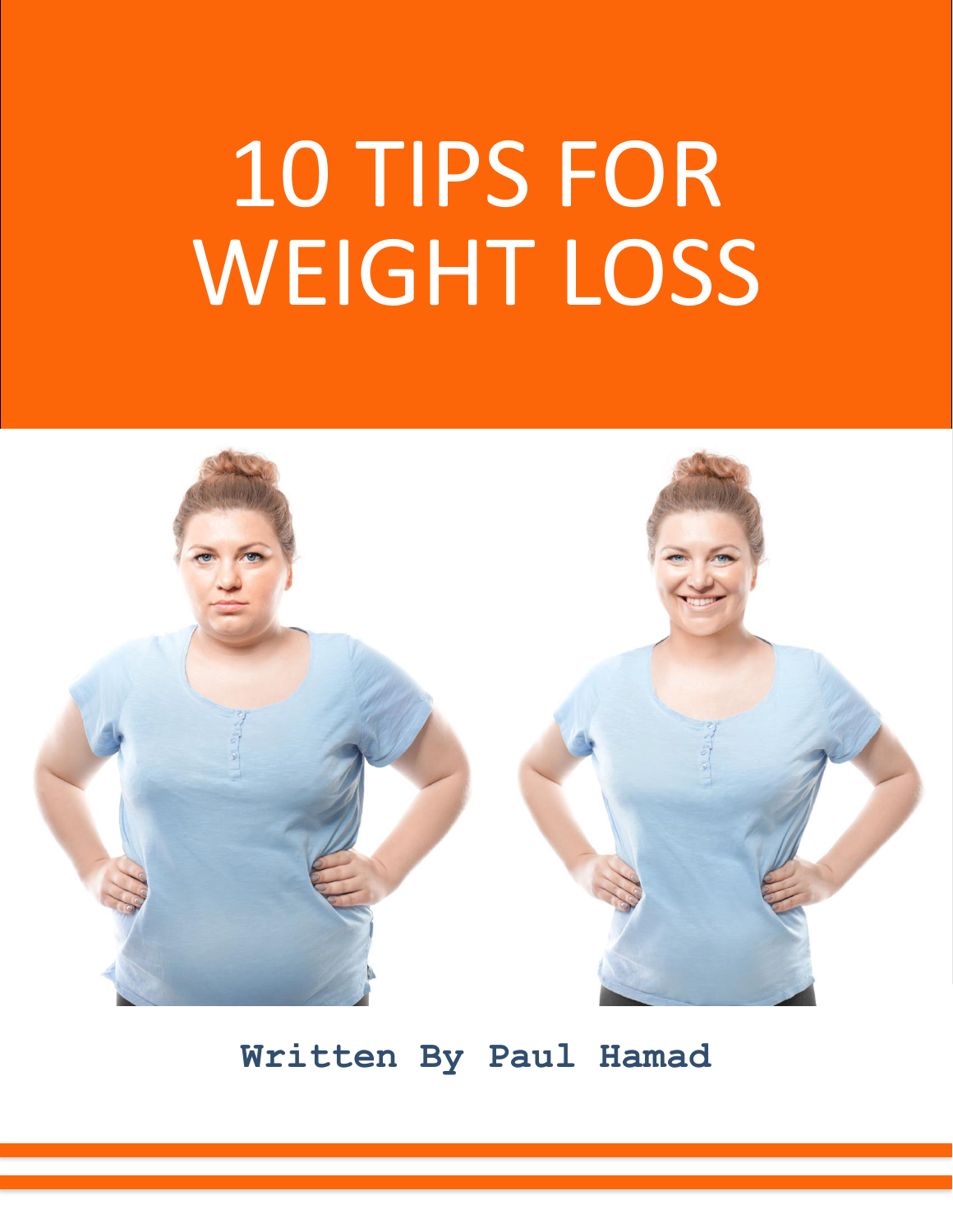#### TABLE OF CONTENTS



ABOUT THE AUTHOR

WHO IS PAUL HAMAD?

INTRODUCTION

STEPS 1 - 10

FINAL MESSAGE

COACHES CHANGE LIVES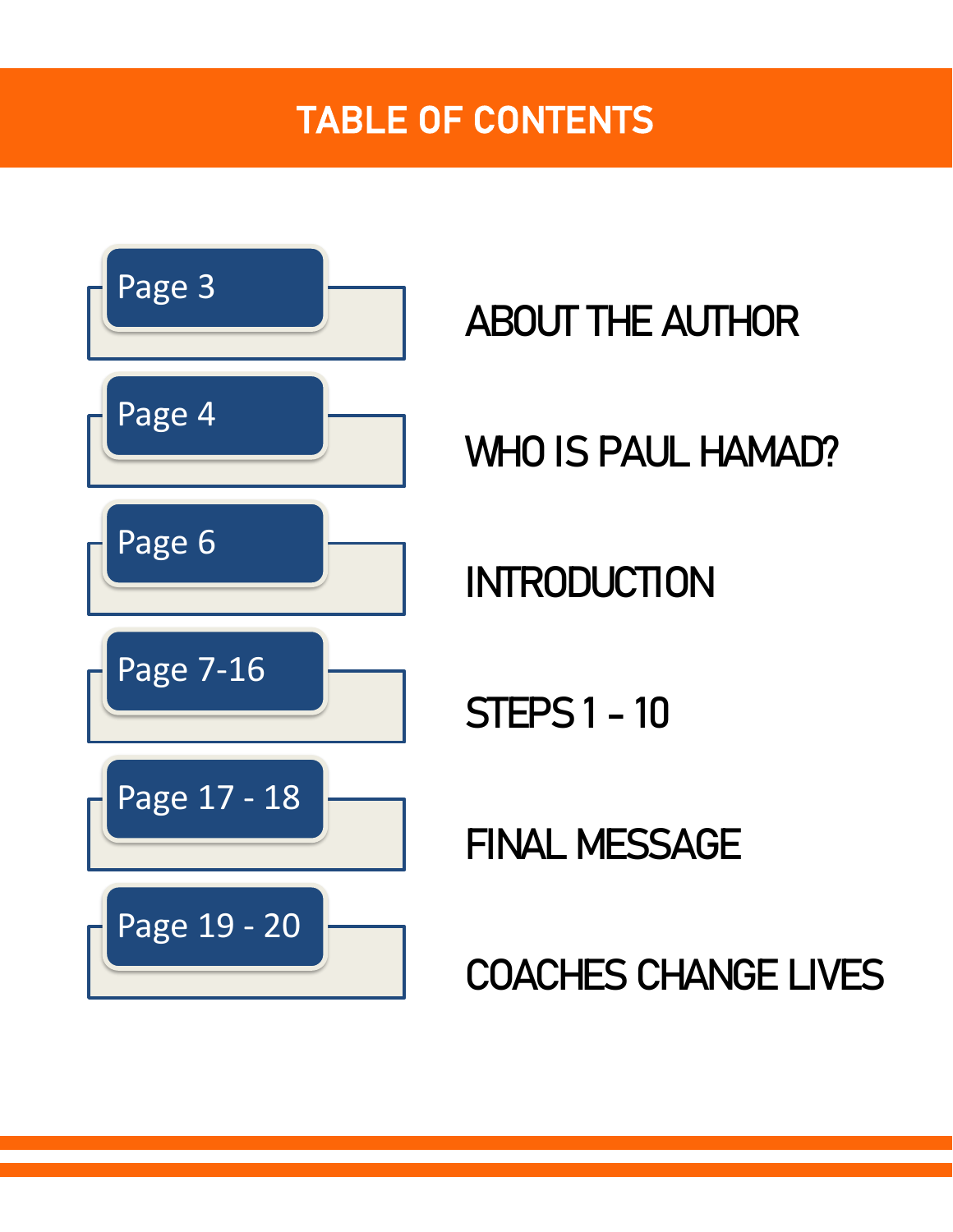## About the Author

I've been where many of you are right now. I was living a life that didn't fit me, unhappy, yearning for deeper satisfaction, and in desperate need of a transformation. Problem was, I didn't have even the vaguest clue how to make it happen.

It all started after high school, when I opted to join the family bathroom renovation business in lieu of going to University. This was my first mistake. Instead of forging my own path, I chose the path of least resistance…the easy option. Bathroom Renovations satisfied me in some ways, but never for long. I enjoyed the money, and although I had no passion for construction, I enjoyed making customers happy. I spent 12 years there, growing ever more dissatisfied as the days turned into years and the years into a decade. Time was flying by, but nothing ever seemed to change. I woke up one morning and realised I wasn't yet 30, but already I was stalled out, in a rut and going nowhere fast. In 2007 I decided to leave the family business; it was one of the hardest decisions of my life. I felt lost, but I also felt incredibly, gloriously free. And – for the first time in too long – I felt like I was finally in control of my life.

I still wasn't sure what I wanted to do professionally, but I knew that I enjoyed sports and physical fitness. So, I turned those hobbies into a career. I started my own personal training business, coached at several local high schools, and coached a weekend Rugby League team.

And that's what led me here: I'm happy – I have a wonderful wife, I get to do work that I love, and I help people just like you master their own journeys. I believe with all my heart in the transformative power of coaching and mentoring; I've seen for myself how it can change lives, mine included. Life is finally where I want it, because I finally took the time to slow down, take stock, and muster the discipline to build a strong foundation. I can help you do the same.

I'm a big-hearted and enthusiastic fan of life; I believe in being productive and staying true to my convictions. I'm not a conventional thinker. I look for out-of-the-box solutions, because I think it takes genuine creativity to tackle some of life's more complex issues. I'm blessed to be in the position to help others, and it's an honour and privilege I treasure.

**I hope you give me the opportunity to help you.** 

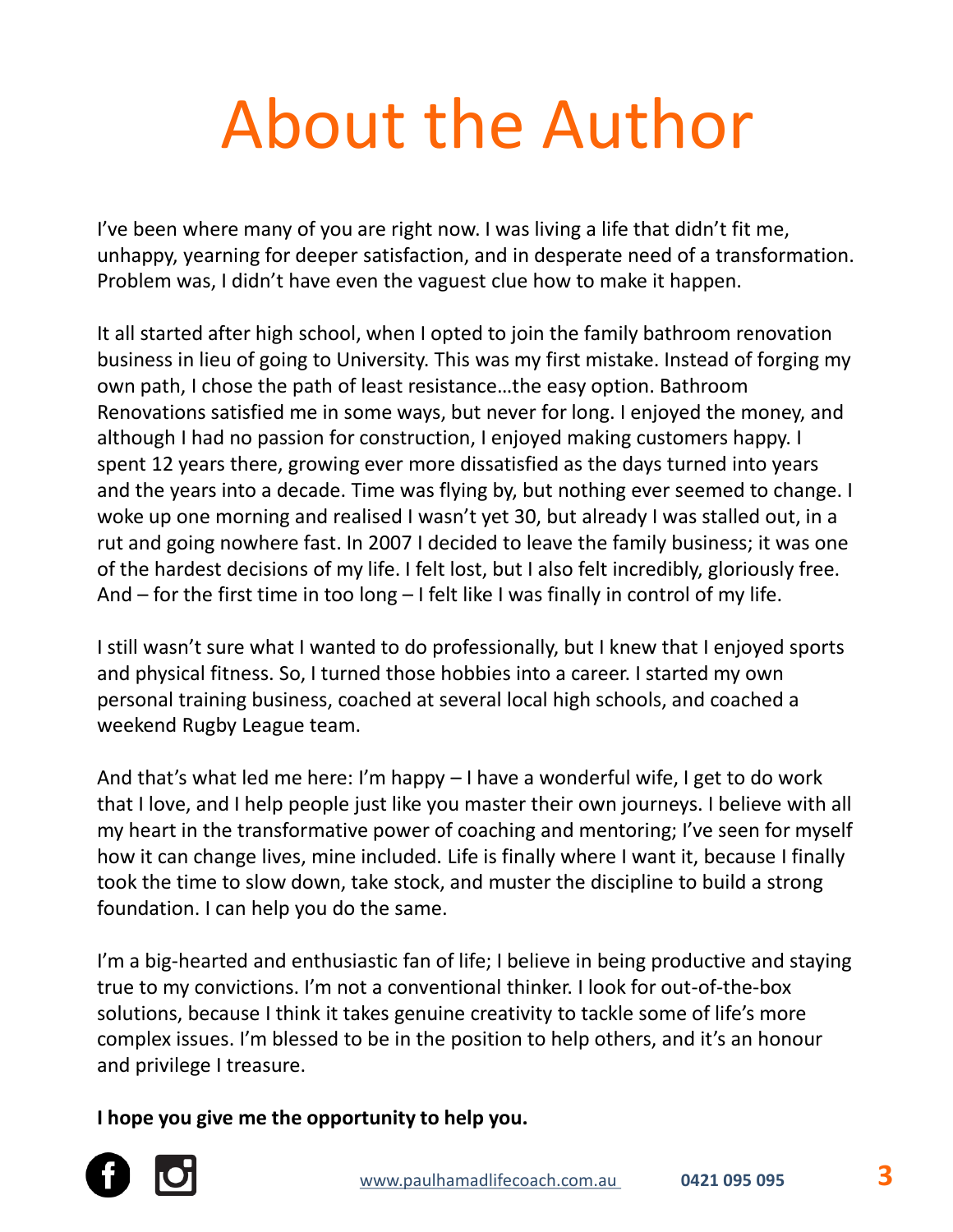#### Who is Paul Hamad?



#### **Who is Paul Hamad?**

Paul has experienced first-hand the journey of finding out who he is, what his life purpose is, and what he wants from life – evolving from feeling lost and aimless to taking back control and forging a rewarding life on his own terms.

Paul has had a varied career path to come to this point, and now has formal diploma qualifications in Fitness, Sports Management, and Life Coaching. He is a professional with a boundless passion for helping others to be their very best selves to get the most out of life.

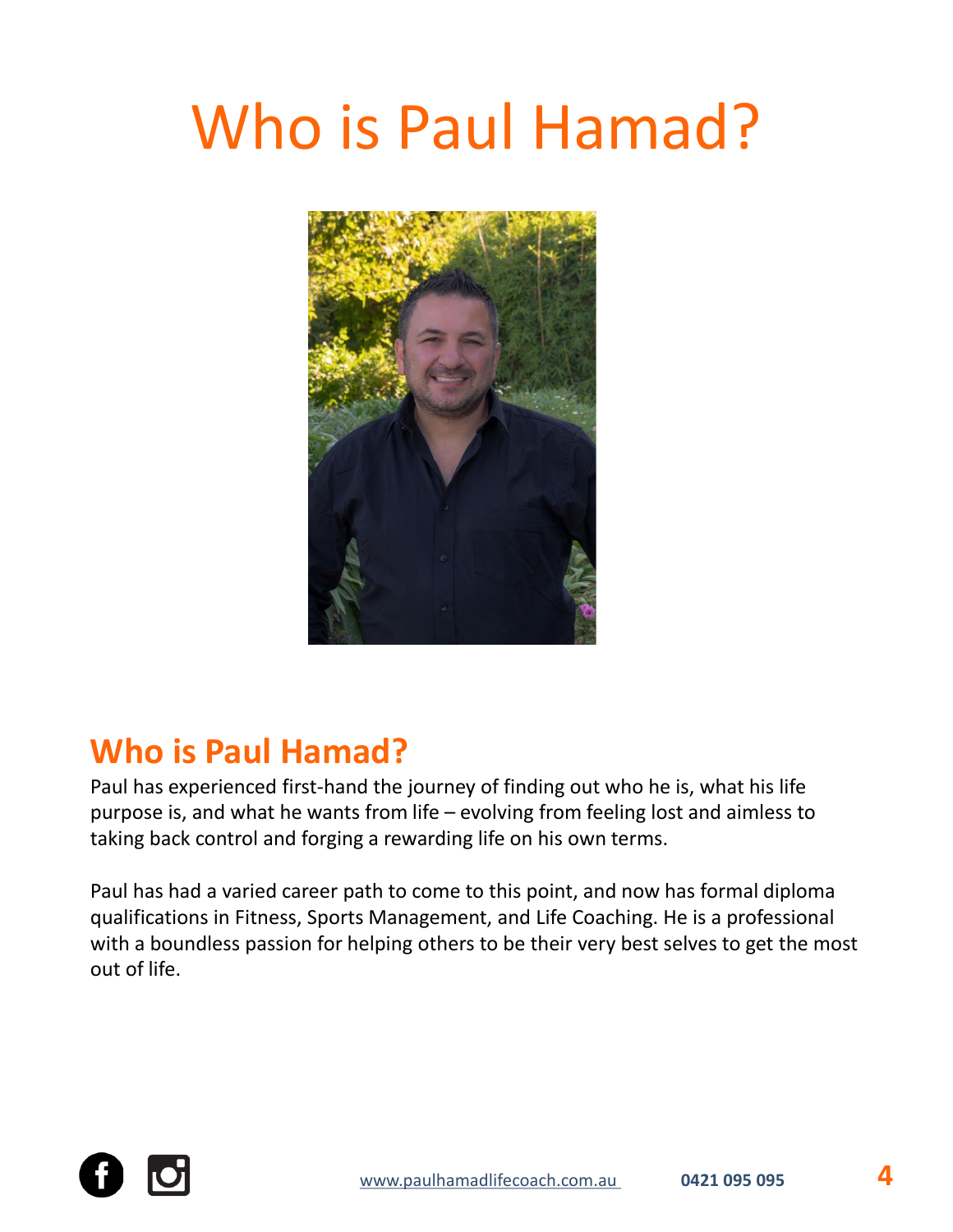"Obstacles don't have to stop you. If you run into a wall, don't turn around and give up. Figure out how to climb it, go through it, or work around it."

Michael Jordan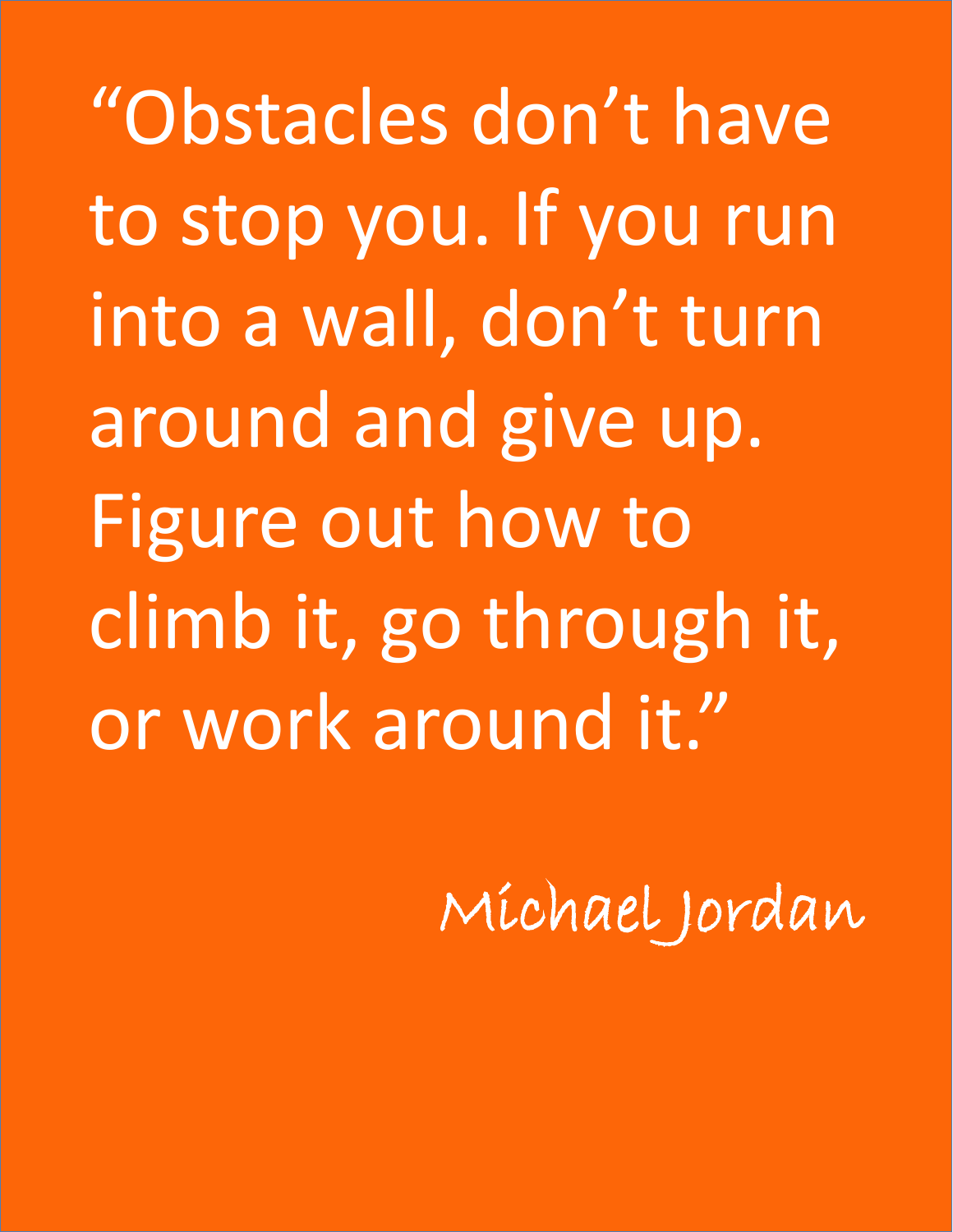## INTRODUCTION

I'm in an interesting position. In this report I'm going to give you something for free that many others typically charge for... but, I'm more than certain that, once you discover and apply these ten fitness tips for looking and feeling ten years younger, you too will become one of my happy and satisfied clients.

How would you like to drop two or three sizes in about eight to twelve weeks? How would you like to tone and tighten your body and naturally reverse the aging process?

Would you want to look in the mirror and see a more youthful body again – maybe a better body than you have seen in a long time? And wouldn't you like to protect yourself from disease and injury and live a longer, more vital life?

If you answered yes to these questions, just as the hundreds of individuals that I have coached, trained and advised as a certified personal trainer did, then this is going to be the most important letter you have read in a long time.

Right now, at this very moment, I'm going to reveal to you the 10 TOP strategies that have enabled my clients to shape and sculpt the body that they have always desired.

These strategies, though simple, can prove extremely rewarding when implemented into your lifestyle, with little sacrifice on your part.

So, let's dive right on in and discover these ten proven tips…….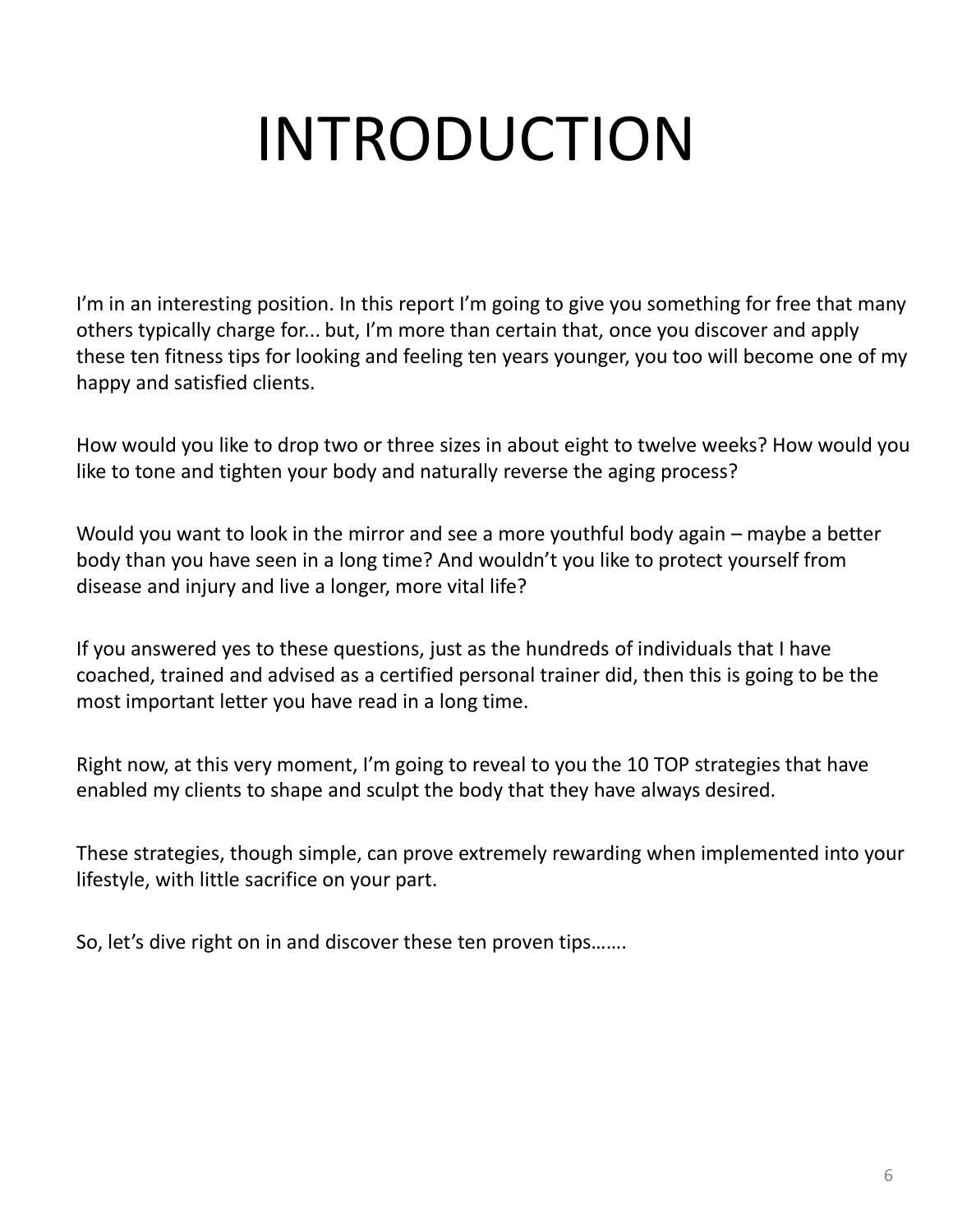## Step 1 Set realistically attainable goals.

You must have tangible short-term and long-term goals for your fitness program so that you can gauge your progress and stay motivated. It's crucial to have a "baseline" before you begin so that you can measure your success. A qualified personal trainer (like me) can give you a complete fitness analysis that will aid you in developing a personalized fitness program which addresses your particular needs. Having goals, particularly short-term goals, allows you to track your progress and keeps you motivated when times are tough and you don't feel like exercising. Keeping a journal of your cardio and resistance training workouts, as well as tracking what you eat is truly a fitness success "secret." Just remember that your goals should be realistic and attainable. The best way for you to understand what is realistic and attainable for you is to talk to a fitness professional – not to buy into the "hype" of infomercials or diet and fitness products that blatantly mislead.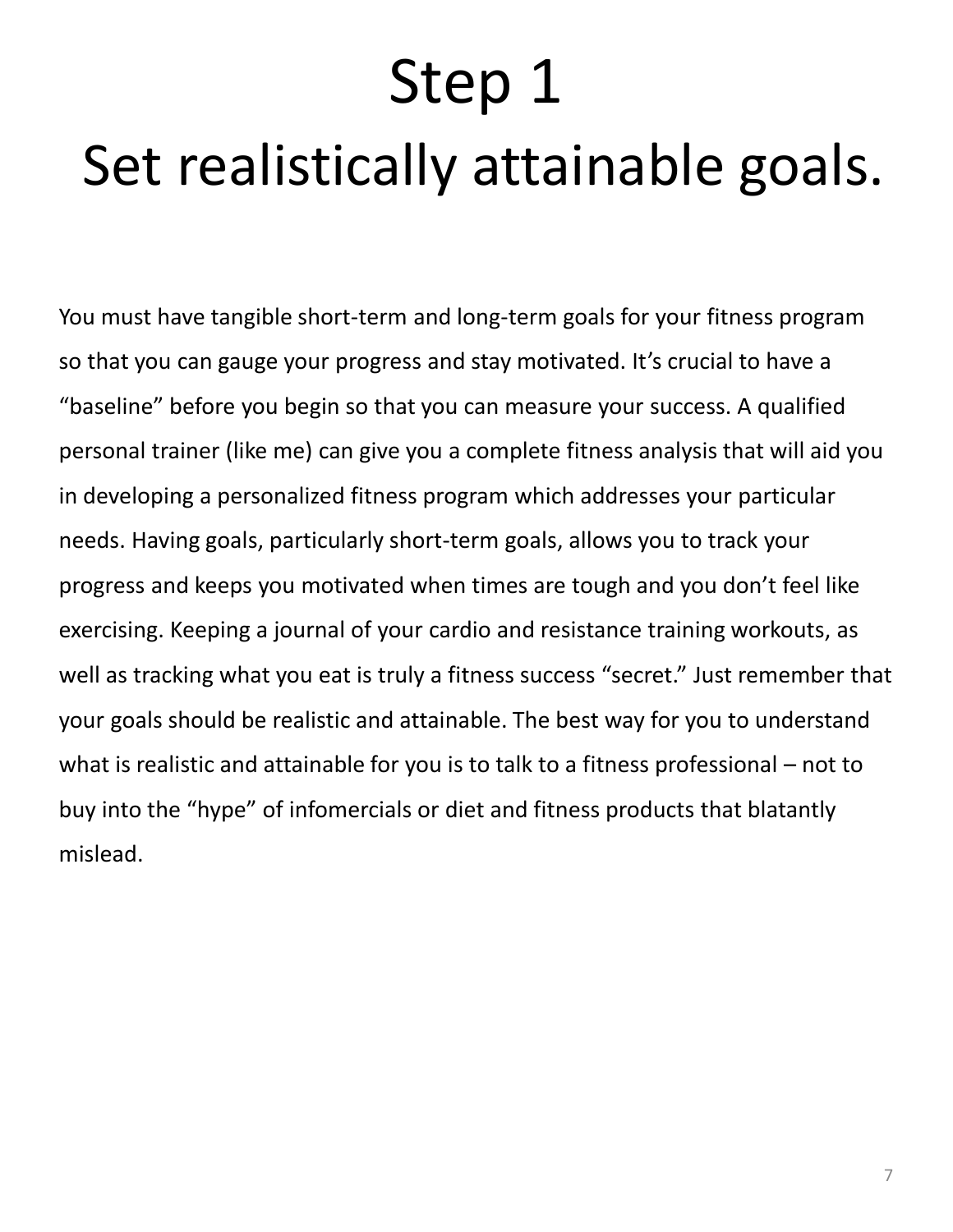## Step 2 Slow and Steady Wins the Race

In the beginning your fitness plan should not be overly aggressive. One of the biggest problems most people encounter when starting a fitness program is rapidly depleted motivation after only a few weeks due to an overly ambitious fitness plan. Two days per week of 20-minute low-intensity cardiovascular exercise (walking, jogging, biking, swimming); and two days per week of 30-minute light resistance training (using weights or resistance machines) is adequate in the beginning. As you become acclimated to the lifestyle "shift" you can add more days and get improved results. But beware: if you try to do too much too fast, you may end up quitting altogether. If you've tried and failed doing it alone then I suggest you get a training partner or personal trainer who will help you sustain your motivation and accountability.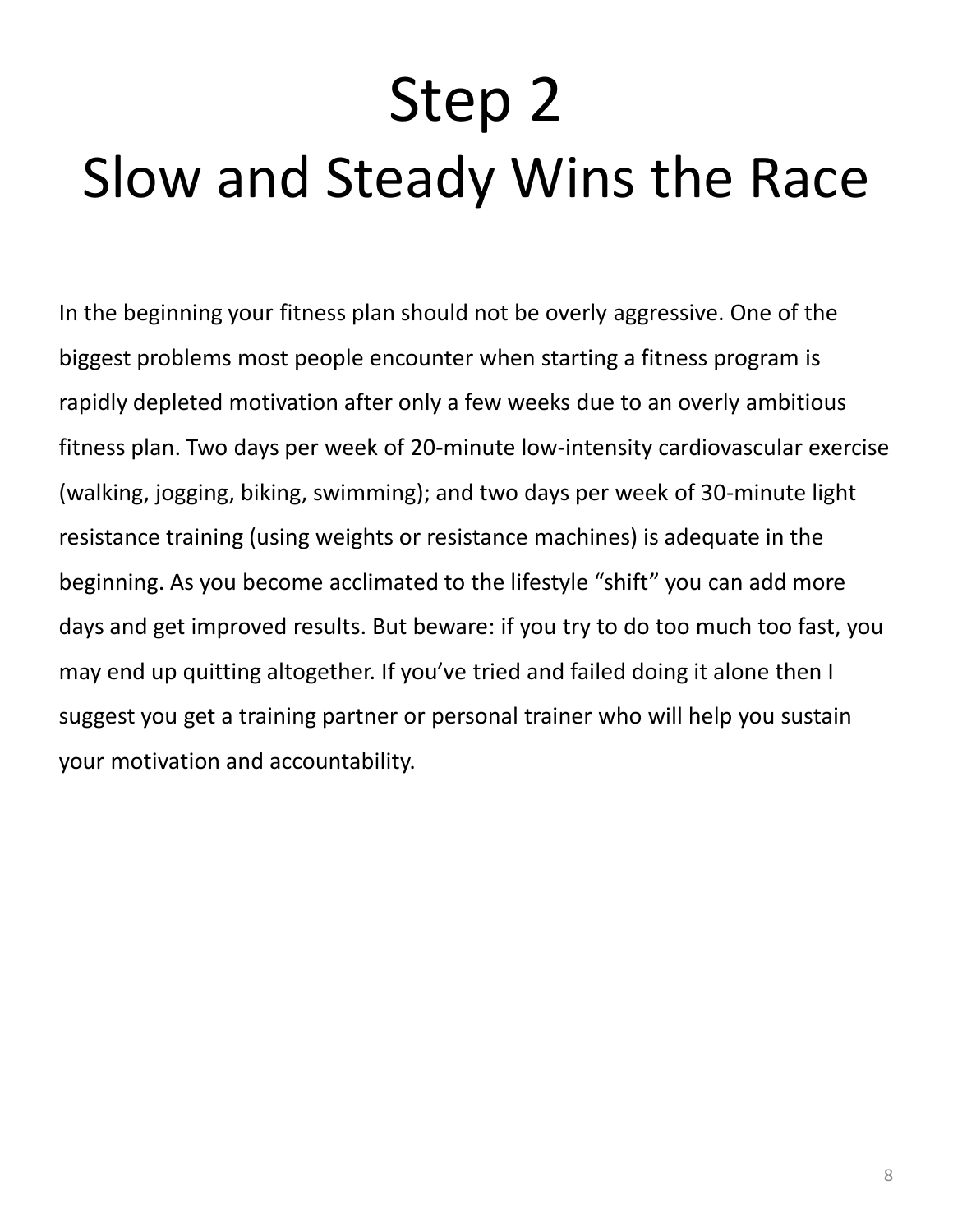### Step 3 Eat Regular Meals

Eat regularly throughout the day. Fasting or overly restrictive diets will enable you to lose weight – in the short run. Because the weight you lose is primarily water weight and lean muscle tone. But in the long-run it has exactly the opposite effect you want. When you restrict your diet, your body instinctively thinks it's being starved and shifts into a protective mode by storing fat. Your body's energy expenditures will be fueled by your lean muscles causing your body fat to remain essentially the same while you lose vital fluids and muscle. The less muscle you have, the slower your metabolism becomes, and the lessfat you burn. You should be eating three nutritionally balanced meals each day, and you should have at least one or two healthy snacks. Avoid fried and processed foods at all cost – talk about dead calories! Here's a good rule of thumb: make sure that you are consistently "grazing" on health foods about every three hours. This includes at least half a gallon of fresh water every day. This keeps your metabolic furnace firing, so you burn more at a faster rate.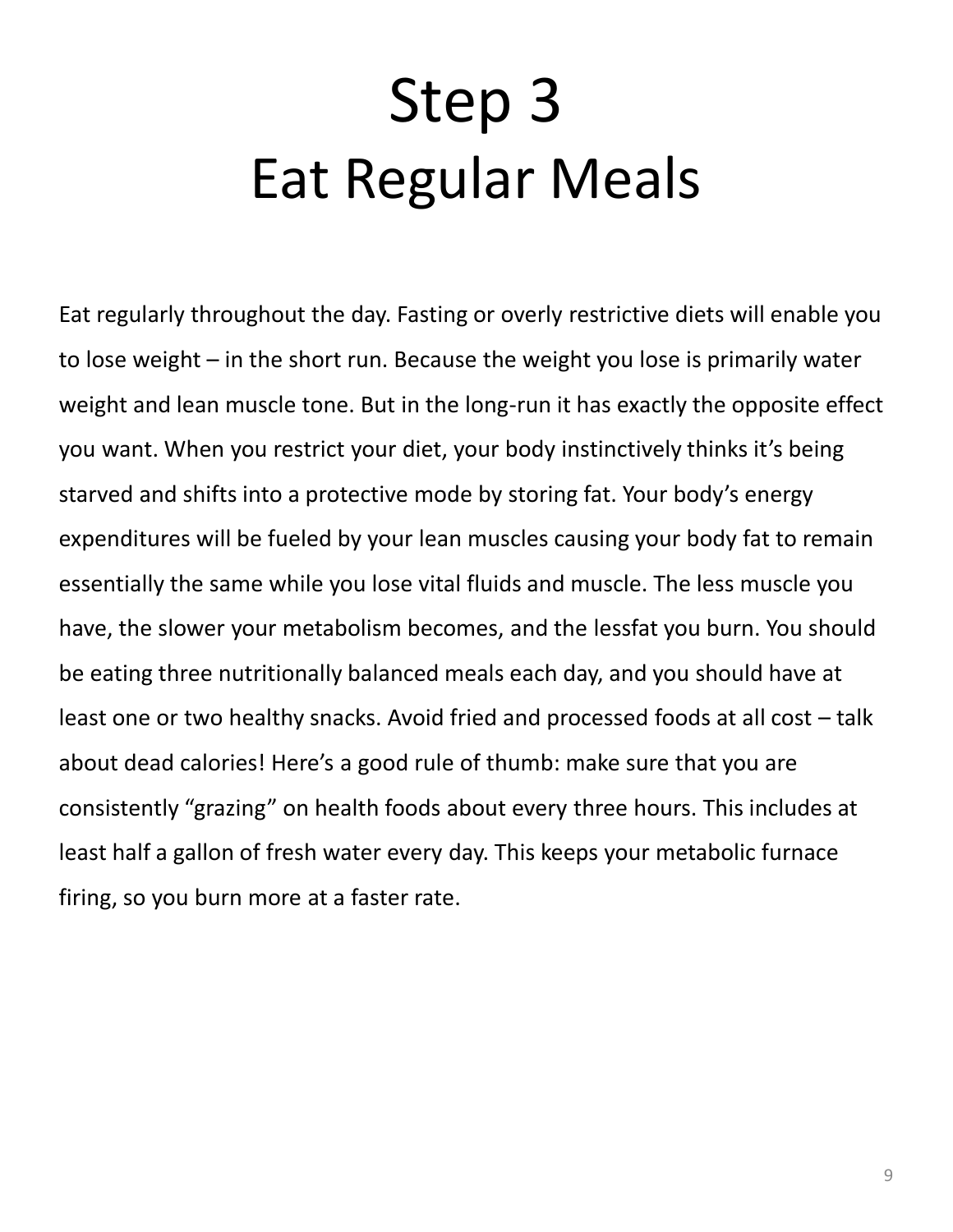## Step 4 HIIT Workouts For Weight Loss

If your goal is fat-loss then a HIIT workout is the most effective HIIT (aka. High Intensity Interval Training) can burn a lot of calories in a short amount of time. Researchers found that Hiit burned 25-30% more calories than any other form of exercise. Due to the intensity of the workout, HIIT can elevate your metabolism for hours after exercise. This results in additional calories being burned even after you have finished exercising. High-intensity intervals can produce similar fat loss to traditional endurance exercise, even with a much smaller time commitment. They can also reduce unhealthy visceral fat. If you are not very active, you may gain some muscle by starting HIIT but not as much as if you performed weight training. HIIT can reduce blood pressure and heart rate, primarily in overweight or obese individuals with high blood pressure. An example of a HIIT workout can be after jogging to warm up, sprint as fast as you can for 15 seconds. Then, walk or jog at a slow pace for one to two minutes. Repeat this pattern for 10 to 20 minutes.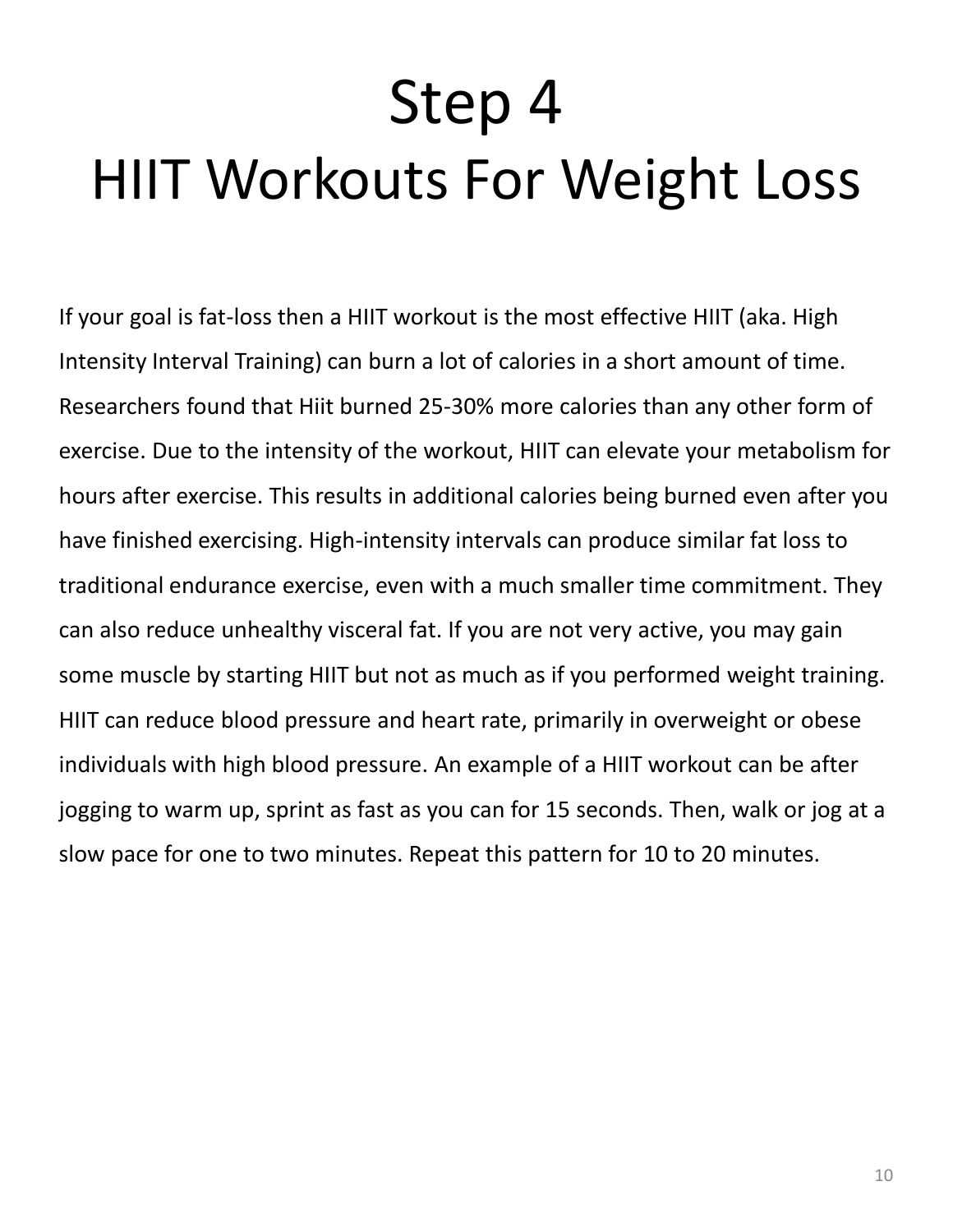### Step 5 Compound Movements

Don't waste your time working small muscles with isolated movements. If you don't enjoy doing resistance training, or are pressed for time, concentrate on working the largest muscle groups with compound resistance movements. When I see overweight people doing wrist curls or lateral raises, I cringe knowing that they will not see results. It's probably due to a lack of understanding about how their bodies work. Most people want to lose fat and tone and firm their bodies. The way to do that is to use resistance (weights or machines) to train the large muscle groups. Men should be concentrating on legs, chest and back. Women should concentrate more on their legs and back. The best exercises for legs are lunges or squats (a personal trainer can show you the proper form and then monitor you during the exercise) and leg press. The best chest exercise is bench press, and the best back exercise is the seated row. All of these are compound movements, which means they incorporate multiple muscle groups, and compound movements are known for quickly increasing your metabolism.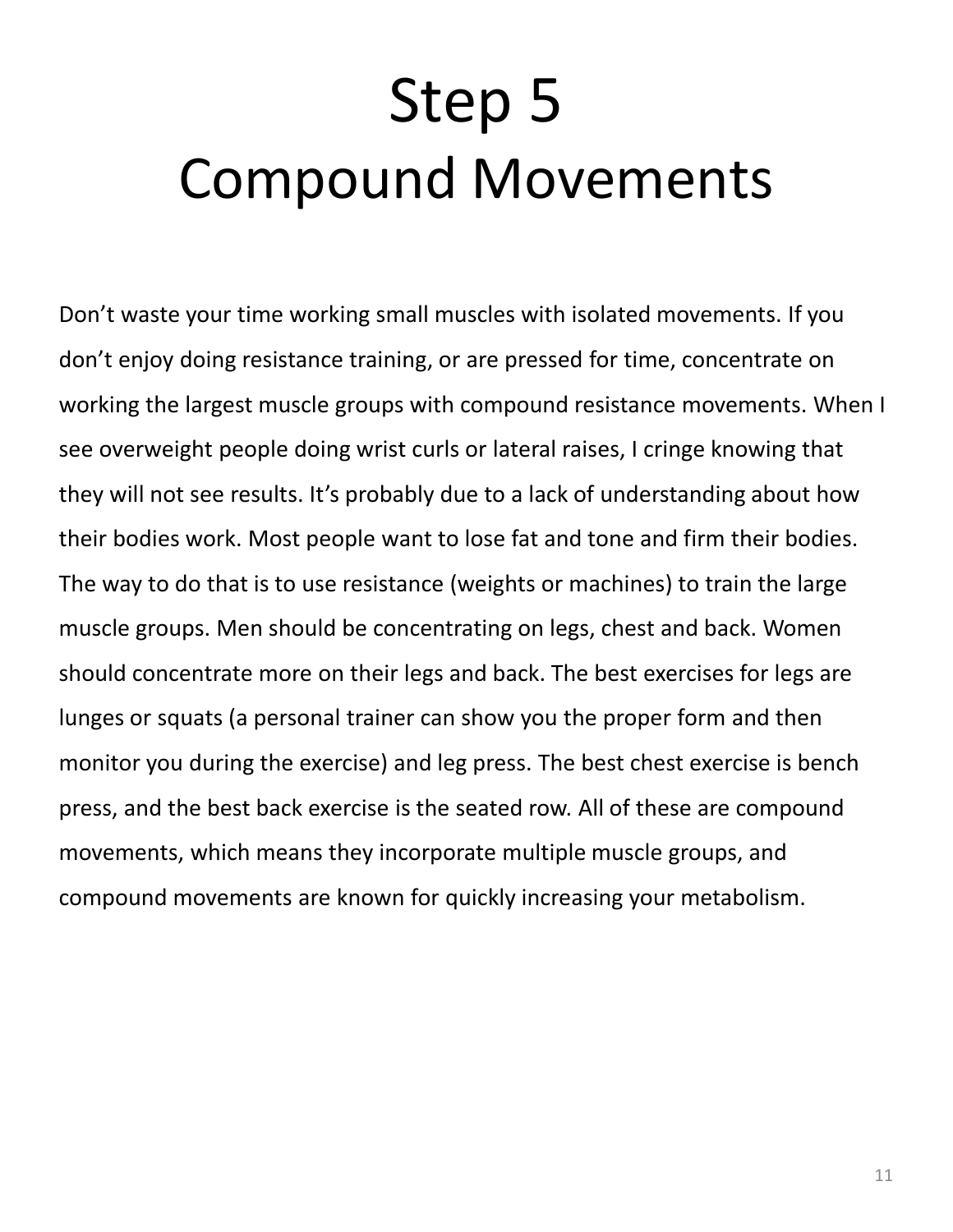### Step 6 Always Stretch

Always stretch. Stretching improves flexibility, blood flow, muscle recovery, low back pain and a host of other things. Additionally, stretching can prevent injury, make you sleep better and improve your performance in all sports. Always stretch, but be certain not to stretch cold muscles. You should always warm up before stretching. However, it is very important that you know how to stretch to achieve optimal fitness results. Never bounce, or aggressively push and pull a muscle beyond its natural range.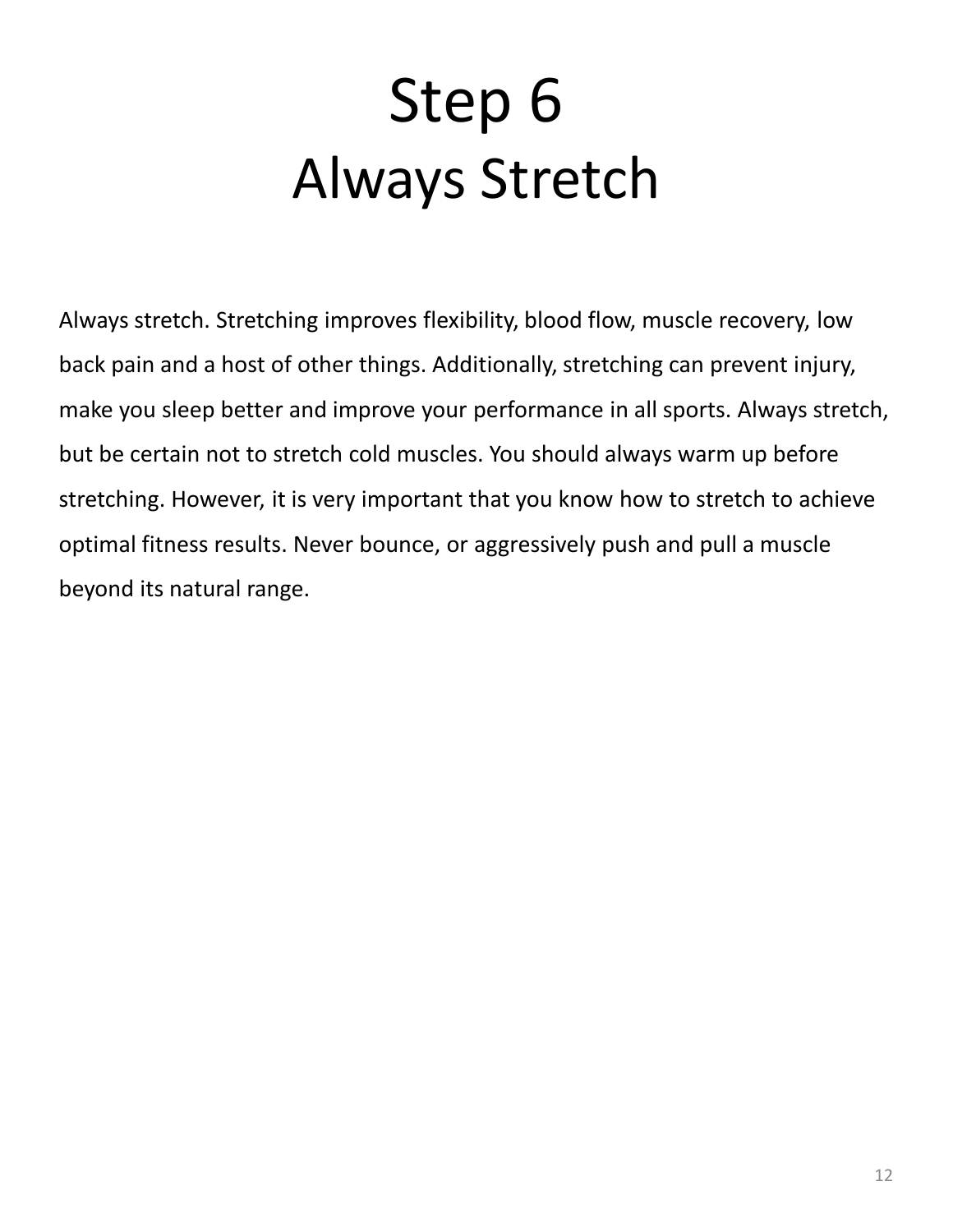### Step 7 Use Correct Technique

Never Ever do a traditional sit-up. Unless you are super athlete with an incredibly well-developed midsection, sit-ups can lead to a strained lower back and possibly lumbar injuries. But it gets worse. Rather than hitting your abdominal section, situps can shift exercise tension to your hip flexors – which defeats the purpose. There is so much misinformation about how to strengthen, tone, and firm the midsection, it's almost frightening. It is very difficult to learn proper abdominal exercise technique by reading about it or watching it demonstrated on a video. You need to do it with supervision and get feedback about your form from a knowledgeable source. And keep in mind that you use your abdominal muscles in almost every single movement you make. Strengthening your abdominal region is the single most effective way to prevent, or recover from, low back pain – and to get that firm, slim look you are after.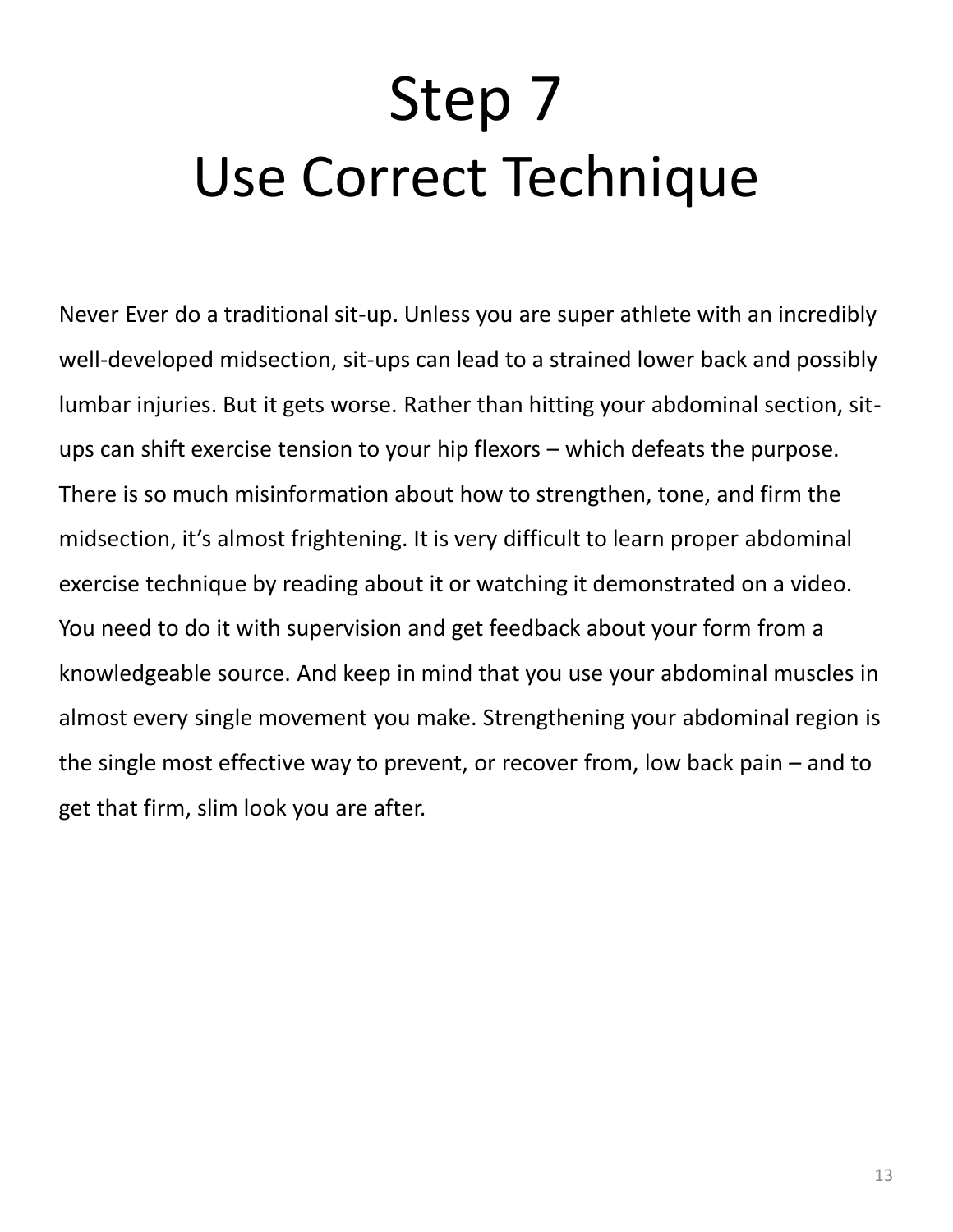### Step 8 Schedule Time To Train

Set exercise appointments with yourself. Use your day-timer to set appointments for exercise – and then stick to them. You wouldn't miss a business meeting or client appointment, would you? So, don't miss your exercise appointment with yourself. Nothing is more important than your health. Nothing. Everything else will crumble around you if your health goes south. So, make your exercise appointments a priority. If you find it difficult to keep these appointments, then consider hiring a personal trainer who will hold you to your commitment. When you have money invested, and someone waiting for you to show up – you are much more likely to actually show up!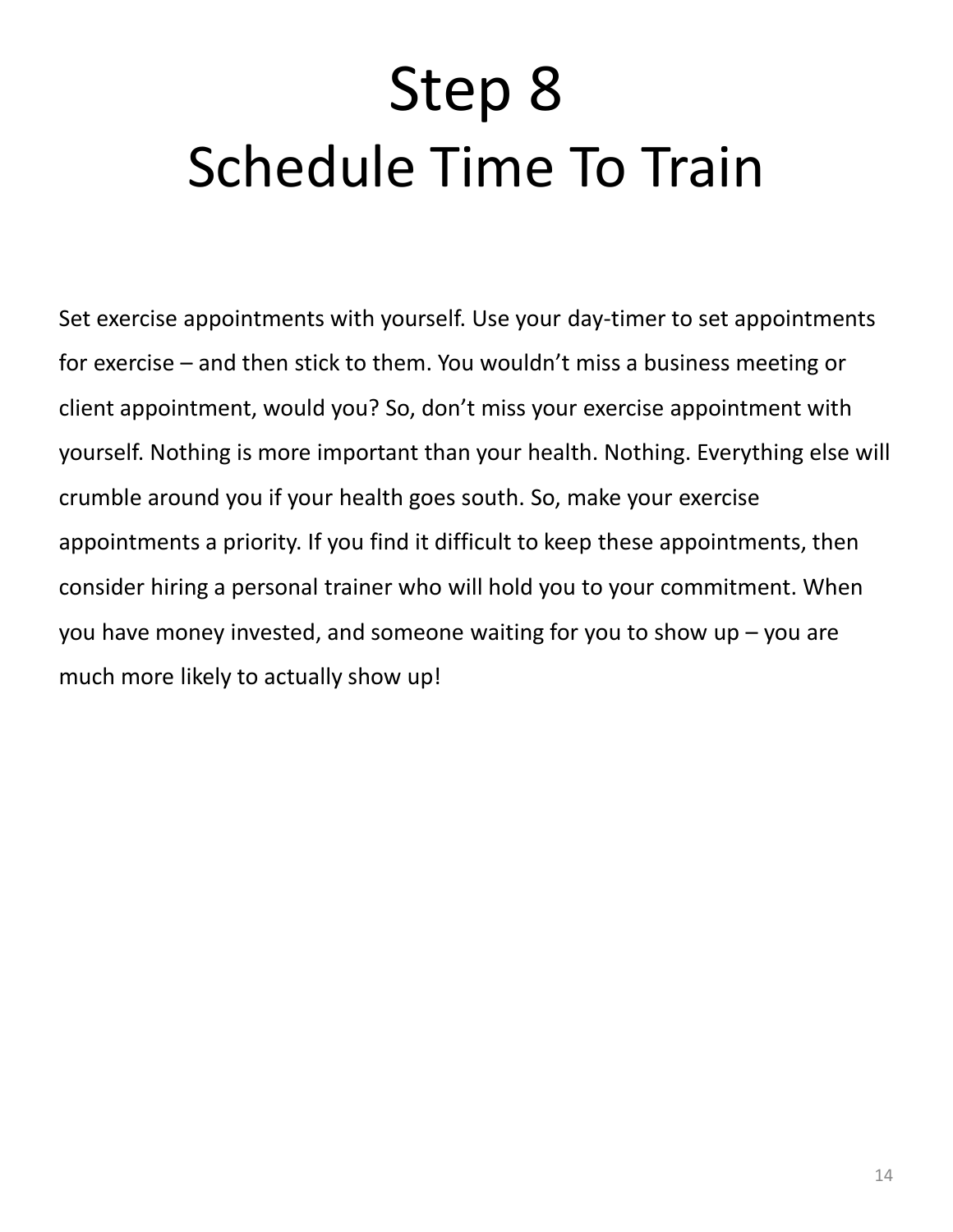### Step 9 Resistance Training

Remember the benefits of resistance training. Remember that feeling of euphoria you experienced after a particularly good workout? You experienced that feeling because the most powerful "feel good" drug in the world – endorphins – are coursing through your veins. If there is a panacea, it's exercise. It will fuel your motivation on those inevitable days when you just don't feel like exercising. Additionally, exercising with resistance has tremendous benefits for your metabolism. Further, resistance training is the only way to sculpt, tope, Resistance training will give it to you. How about a firm perfectly shaped rear? Resistance training will give it to you. Firm tummy, defined arms and a strong back? Resistance training will give it to you. Being physically fit affects every single aspect of your life: you sleep better, eat better, love better, overcome stress better, work better, communicate better and definitely look better!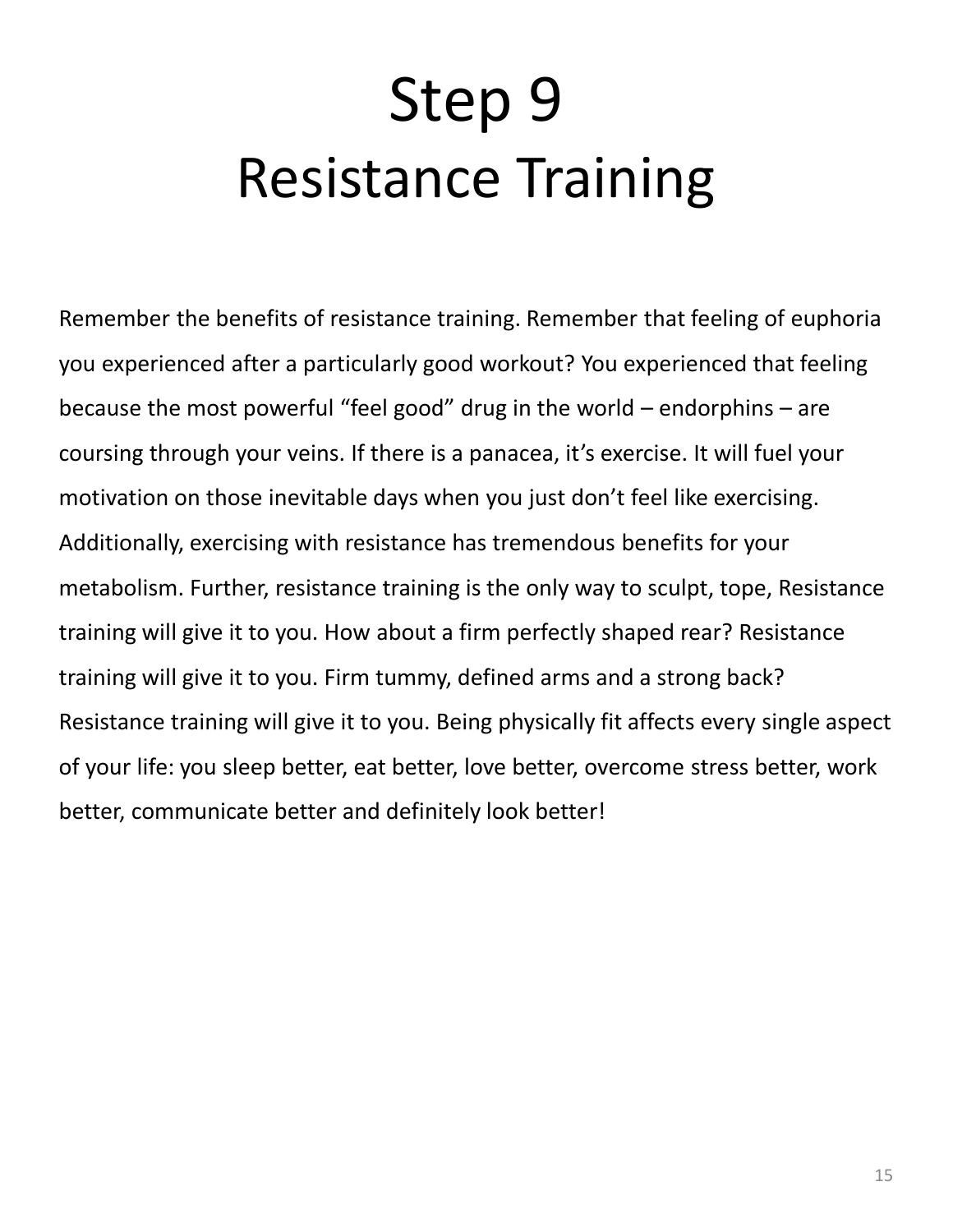#### Step 10 Never Skip Breakfast

Never Ever skip breakfast. If you want to maximize your fitness results or fat-loss efforts, you've got to eat breakfast. Even if you don't exercise at all – breakfast remains the most important meal of the day. Your breakfast should contain complete proteins and complex carbohydrates (if you're trying to lose weight, you should eat the bulk of your complex carbohydrates at breakfast and lunch, and only have vegetable carbohydrates at dinner). A great breakfast is oatmeal (not the pre-packaged, pre-sweetened kind) with a little honey and banana and a protein drink. Or try scrambled egg whites with Healthy Choice turkey sausage.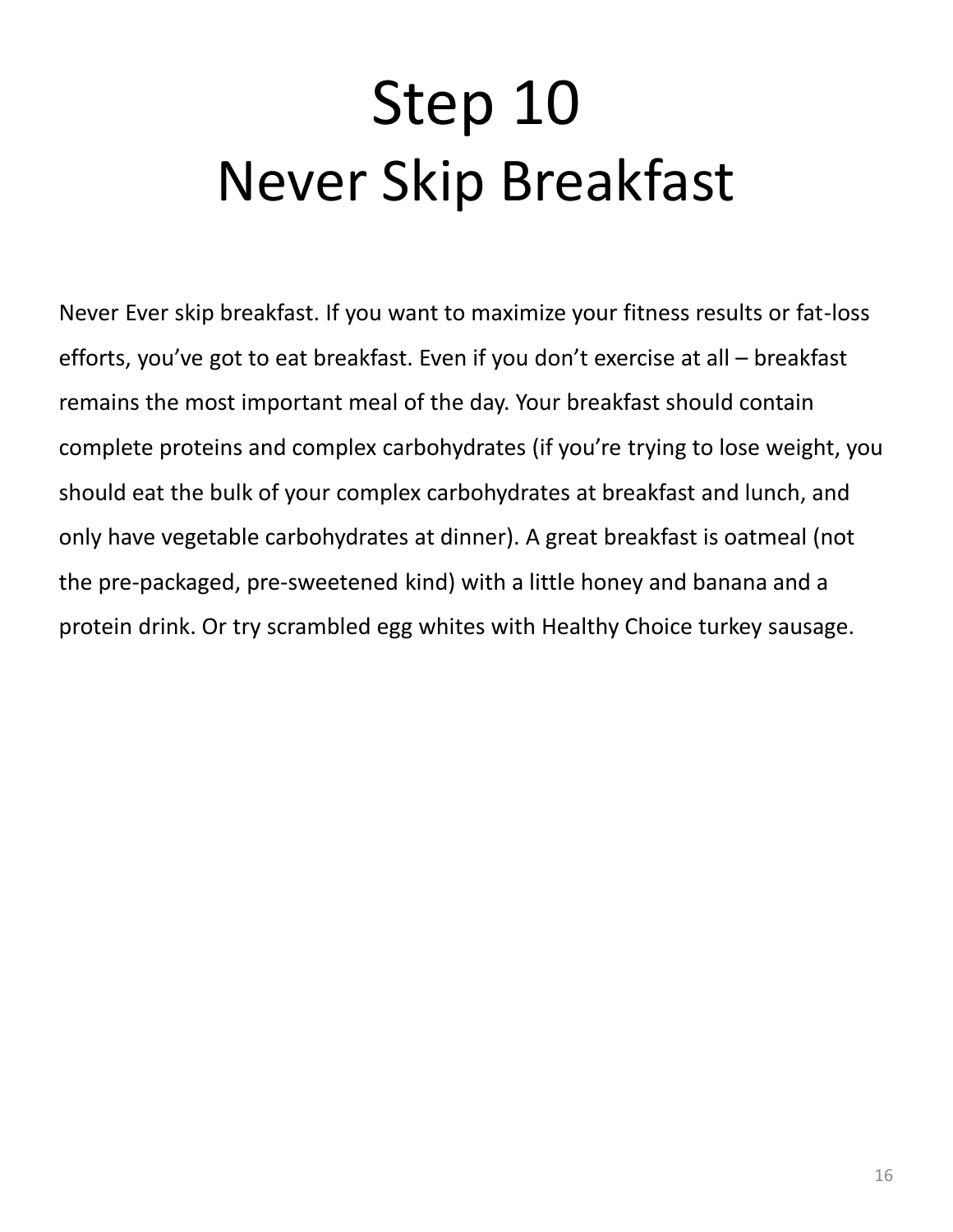ng r "The world ain't all sunshine and rainbows. It is a very mean and nasty place and it will beat you to your knees and keep you there permanently if you let it. You, me, or nobody is going to hit as hard as life. But it ain't how hard you hit; it's about how hard you can get hit, and keep moving forward. How much you can take, and keep moving forward. That's how winning is done. Now, if you know what you're worth, then go out and get what you're worth. But you gotta be willing to take the hit, and not pointing fingers saying you ain't where you are because of him, or her, or anybody. Cowards do that and that ain't you. You're better than that!"

Rocky Balboa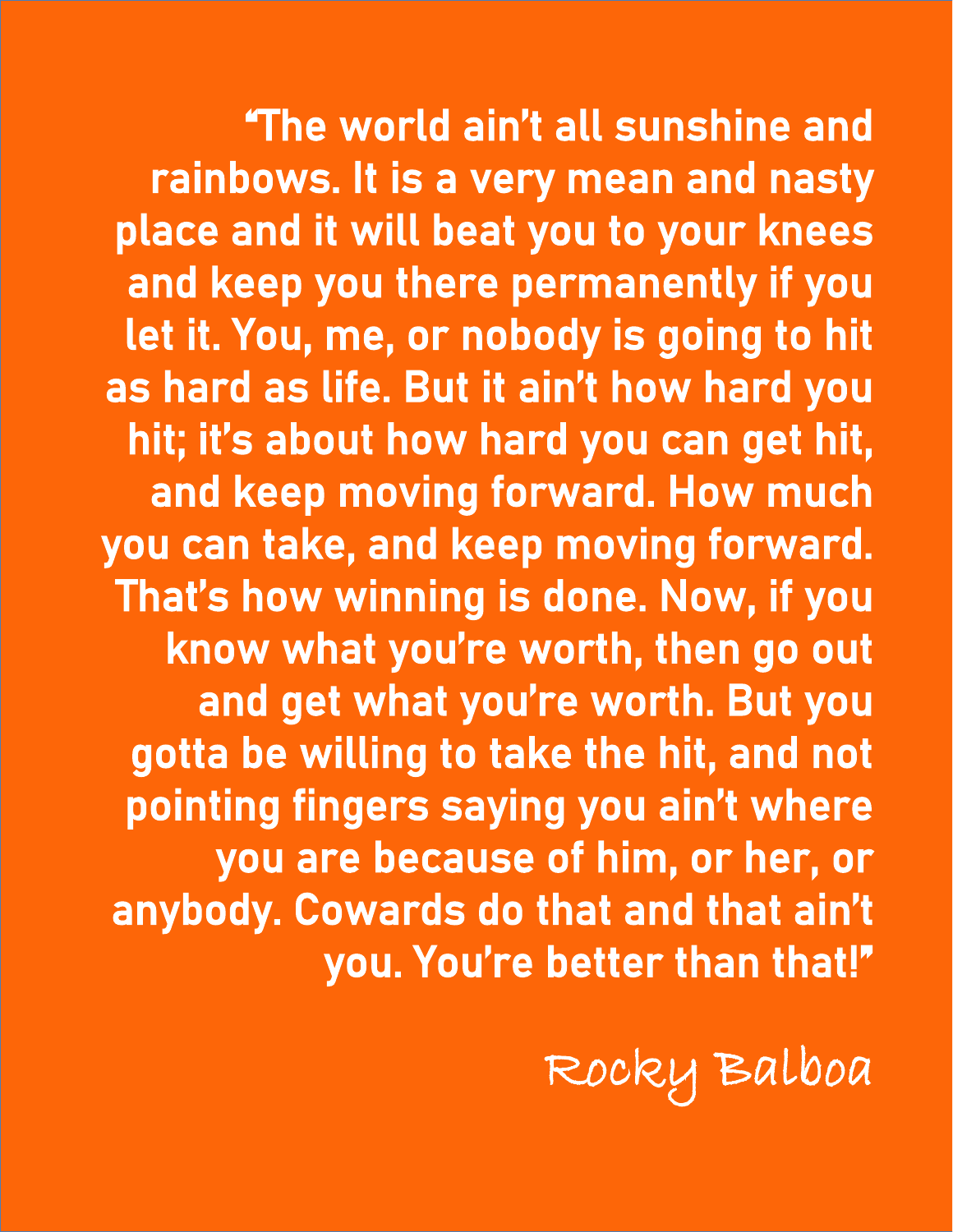## FINAL MESSAGE

I hope you use these 1O Steps. I know they work, because I've used them.

If you have questions or need help, please reach out to me. As a Life Coach, helping people like you achieve better, more fulfilling lives is what I do every single day. I can give you the guidance, support, and techniques for success.

I believe in you. You *can* live a better life. Not someday. *Now.* 

Just remember, no matter what…*keep moving forward.* 

**That's how winning is done.**

**Paul Hamad Life Coach**

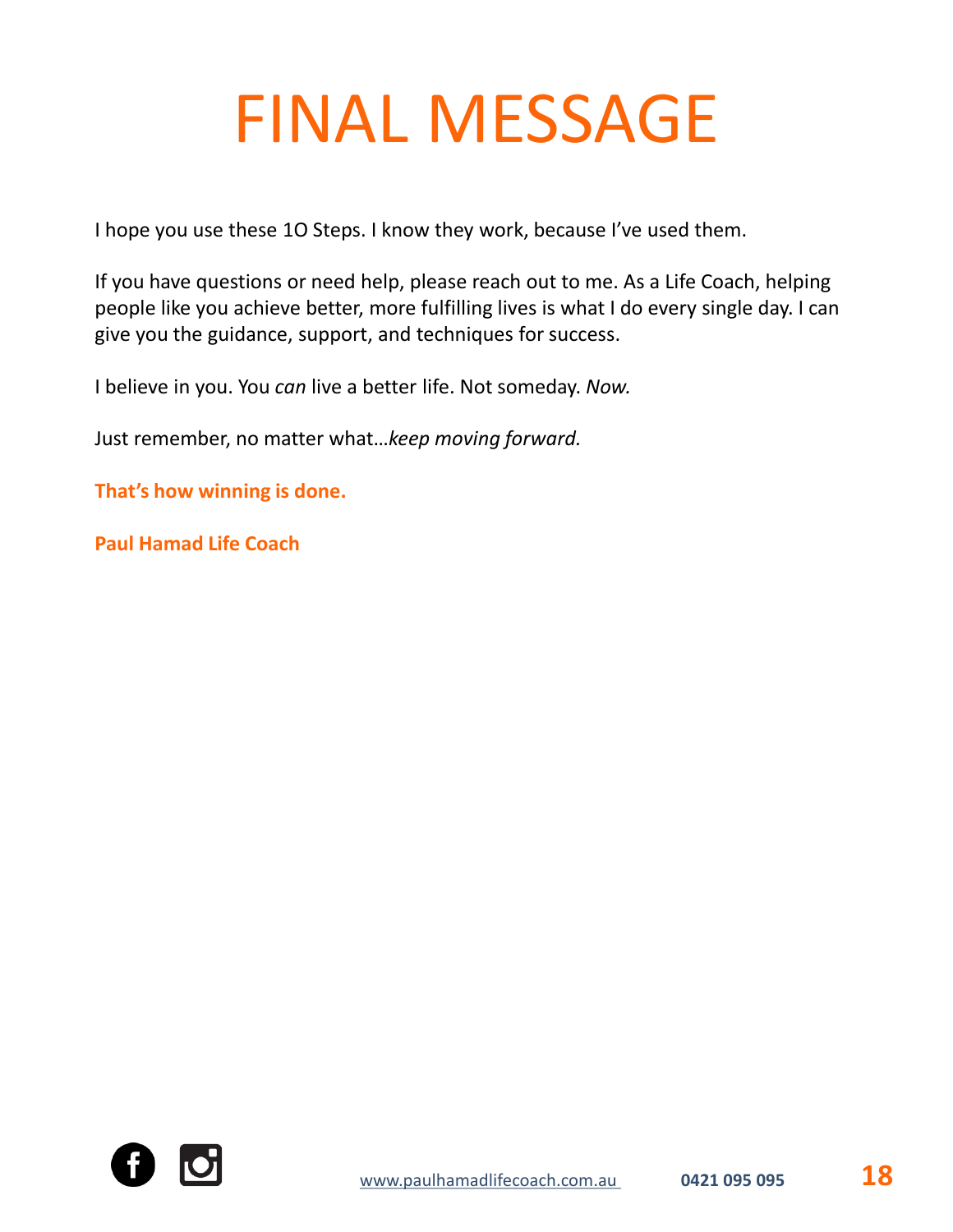# Coaches Change Lives

Anybody who's ever been coached on a sports team know this: the coach makes all the difference. A good coach can change a game. A *great* coach can change a life.

Are you ready to change your life? **You can do it!** I *know* it. **I believe each one of us has the power to change our lives any time we decide to do so.** 

But it's not easy. You must be singularly committed, for the long haul.

#### **The great news is this: You don't have to carry that burden on your own.**

The distance between your dreams and reality is ACTION. And as a life coach, I can help you **take action now** to make positive change that improves your life, starting today. I coach people like you every day through issues related to:

- •Self Esteem and Confidence •Living your Purpose •Relationships •Motivation •Work-Life Balance •Prioritisation
- •Setting Career Goals
- •Educational Goals
- •Health, Fitness, and Wellbeing
- •Procrastination and Productivity
- •Work Performance
- •Mentoring

#### **Your better life is waiting. Are you ready to claim it?**

#### [SIGN UP FOR A FREE 30 MINUTE SESSION](https://www.paulhamadlifecoach.com.au/)

[OR VISIT WWW.PAULHAMADLIFECOACH.COM.AU](https://www.paulhamadlifecoach.com.au/)